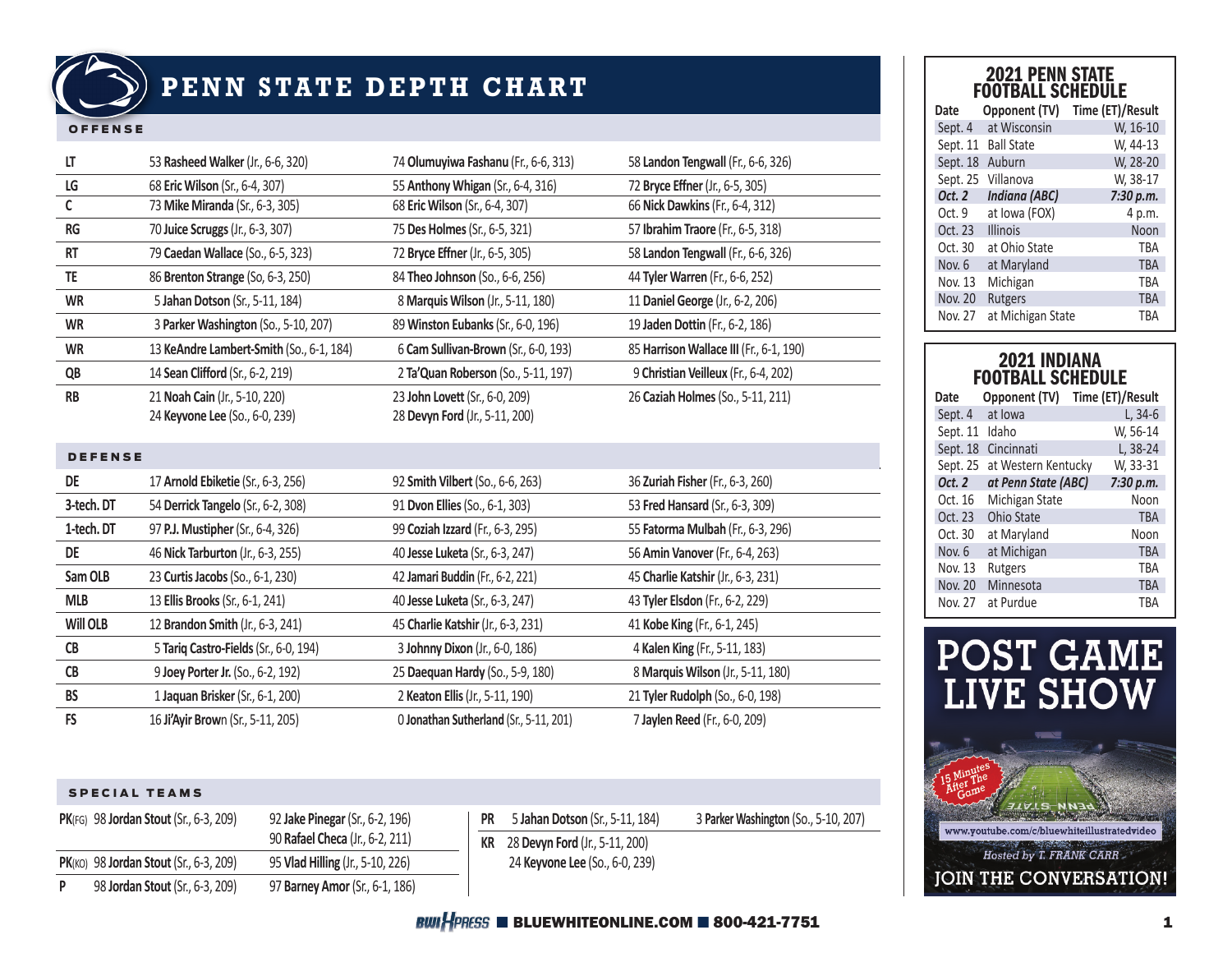## ■ **2021 NITTANY LIONS ROSTER**

| No. Name                                    | Pos Yr                | Ht | Wt  | Hometown             | School                          | No. Name                                      | Pos Yr | Ht                    | Wt | Hometown                                                 | School                                           | No. Name                                | Pos | Yr                   | Ht  | Wt      | Hometown             |
|---------------------------------------------|-----------------------|----|-----|----------------------|---------------------------------|-----------------------------------------------|--------|-----------------------|----|----------------------------------------------------------|--------------------------------------------------|-----------------------------------------|-----|----------------------|-----|---------|----------------------|
| 0 Jonathan Sutherland Saf. Sr./Sr. 5-11 201 |                       |    |     | Ottawa, Ontario      | Episcopal (Va.)                 | 28 Devyn Ford                                 |        | RB Jr./Jr. 5-11 200   |    | Stafford, Va.                                            | North Stafford                                   | 66 Nick Dawkins                         |     | OL So./Fr. 6-4 312   |     |         | Allentown, Pa.       |
| 1 Jaquan Brisker                            | Saf. Sr./Sr.+ $6-1$   |    | 200 | Pittsburgh, Pa.      | Lackawanna College              | 29 Sebastian Costantini Saf. Jr./So. 5-11 191 |        |                       |    | Collegeville, Pa.                                        | Malvern Prep                                     | 68 Eric Wilson                          |     | OL Sr./Sr.+ 6-4      |     | 307     | Minnetrista, Minn.   |
| 2 Keaton Ellis                              | DB Jr./Jr. 5-11 190   |    |     | State College, Pa.   | State College Area              | 30 Bobby Walchak                              |        | Saf. Fr./Fr. 5-11 172 |    | Pottsville, Pa.                                          | Pottsville Area                                  | 70 Juice Scruggs                        |     | OL Sr./Jr. 6-3 307   |     |         | Ashtabula, Ohio      |
| 2 Ta'Quan Roberson                          | QB Jr./So. 5-11 197   |    |     | Orange, N.J.         | DePaul Catholic                 | 32 Dylan Farronato                            |        | Saf. Jr./So. 5-11 201 |    | Lewisburg, Pa.                                           | Lewisburg Area                                   | 72 Bryce Effner                         |     | OL Sr./Jr.           | 6-5 | 305     | Aurora, III.         |
| 3 Johnny Dixon                              | $CB$ Jr./Jr. $6-0$    |    | 186 | Tampa, Fla.          | Chamberlain                     | 33 Bryce Mostella                             |        | DE So./Fr. 6-6 229    |    | Kentwood, Mich.                                          | East Kentwood                                    | 73 Mike Miranda                         |     | OL Sr./Sr. 6-3 305   |     |         | Stow, Ohio           |
| 3 Parker Washington                         | WR So./So. 5-10 207   |    |     | Sugar Land, Texas    | William B. Travis               | 34 Dominic DeLuca                             |        | LB Fr./Fr. 6-1 212    |    | West Pittston, Pa.                                       | <b>Wyoming Area</b>                              | 74 Olumuyiwa Fashanu OL So./Fr. 6-6 313 |     |                      |     |         | Waldorf, Md.         |
| 4 Kalen King                                | CB Fr./Fr. 5-11 183   |    |     | Detroit, Mich.       | Cass Tech                       | 36 Zuriah Fisher                              |        | DE So./Fr. 6-3 260    |    | Aliquippa, Pa.                                           | Aliquippa                                        | 75 Des Holmes                           |     | OL Sr./Sr. 6-5 321   |     |         | Norristown, Pa.      |
| 5 Tariq Castro-Fields                       | $CB$ Sr./Sr.+ 6-0     |    | 194 | Upper Marlboro, Md.  | Riverdale Baptist School        | 37 Drew Hartlaub                              |        | Saf. Sr./Sr. 5-11 180 |    | Hanover. Pa.                                             | South Western                                    | 77 Sal Wormley                          |     | OL Jr./So. 6-3 310   |     |         | Newark, N.J.         |
| 5 Jahan Dotson                              | WR Sr./Sr. 5-11 184   |    |     | Nazareth, Pa.        | Nazareth Area                   | 38 Tank Smith                                 |        | RB Jr./So. 5-7 225    |    | Pittsburgh, Pa.                                          | Penn Hills                                       | 78 G. Israel-Achumba                    |     | OL So./Fr. 6-4 334   |     |         | Bowie, Md.           |
| 6 Cam Sullivan-Brown WR Sr./Sr. 6-0         |                       |    | 193 | Bowie, Md.           | Saint Vincent Pallotti          | 39 Robbie Dwyer                               |        | LB Jr./So. 6-1 258    |    | Pringle, Pa.                                             | Wyoming Valley West                              | 79 Caedan Wallace                       |     | OL Jr./So. 6-5 323   |     |         | Robbinsville, N.J.   |
| 6 Zakee Wheatley                            | CB Fr./Fr. 6-2        |    | 192 | Crofton, Md.         | Archbishop Spalding             | 40 Jesse Luketa                               |        | LB Sr./Sr. 6-3 247    |    | Ottawa, Ontario                                          | Mercyhurst Prep (Pa.)                            | 80 Malick Meiga                         |     | WR So./Fr. 6-4 200   |     |         | Saint Jerome, Quebec |
| 7 Jaylen Reed                               | Saf. Fr./Fr. 6-0      |    | 209 | Detroit, Mich.       | Martin Luther King Jr.          | 41 Kobe King                                  |        | LB Fr./Fr. 6-1 245    |    | Detroit, Mich.                                           | Cass Tech                                        | 81 Henry Fessler                        |     | WR Sr./Jr. 5-10 181  |     |         | Erie, Pa.            |
| 8 Marquis Wilson                            | Ath. Jr./Jr. 5-11 180 |    |     | Windsor, Conn.       | Windsor                         | 42 Jamari Buddin                              |        | LB Fr./Fr. 6-2 221    |    | Ypsilanti, Mich.                                         | <b>Belleville</b>                                | 82 Liam Clifford                        |     | WR Fr./Fr. 6-1 200   |     |         | Maineville, Ohio     |
| 9 Joey Porter Jr.                           | CB Jr./So. 6-2        |    | 192 | Bakersfield, Calif.  | North Allegheny (Pa.)           | 43 Tyler Elsdon                               |        | LB So./Fr. 6-2 229    |    | Frackville, Pa.                                          | North Schuylkill                                 | 83 Justin Weller                        |     | WR Sr./Sr. 6-0       |     | 198     | Sinking Spring, Pa.  |
| 9 Christian Veilleux                        | QB Fr./Fr. 6-4        |    | 202 | Ottawa, Ontario      | The Bullis School               | 44 J. Appiah Darkwa                           |        | DT Jr./So. 6-5 295    |    |                                                          | N. Rhine-Westphalia, Germany Don Bosco Gymnasium | 84 Theo Johnson                         |     | TE So./So. 6-6 256   |     |         | Windsor, Ontario     |
| 11 Daniel George                            | WR Sr./Jr. 6-2 206    |    |     | Fort Washington, Md. | Oxon Hill                       | 44 Tyler Warren                               |        | TE So./Fr. 6-6 252    |    | Mechanicsville, Va.                                      | Atlee                                            | 85 Harrison Wallace III                 |     | WR Fr./Fr. 6-1 190   |     |         | Pike Road, Ala.      |
| 12 Brandon Smith                            | LB Jr./Jr. $6-3$      |    | 241 | Louisa, Va.          | Louisa County                   | 45 Charlie Katshir                            |        | LB Sr./Jr. 6-3 231    |    | Camp Hill, Pa.                                           | Cumberland Valley                                | 86 Brenton Strange                      |     | TE/H Jr./So. 6-3 250 |     |         | Parkersburg, W.Va.   |
| 13 Ellis Brooks                             | LB Sr./Sr. 6-1        |    | 241 | Mechanicsville, Va.  | <b>Benedictine College Prep</b> | 46 Nick Tarburton                             |        | DE Sr./Jr. 6-3 255    |    | Green Lane, Pa.                                          | Pennridge                                        | 87 Ben Knapp                            |     | TE Fr./Fr. 6-5 245   |     |         | Canton, Pa.          |
| 13 KeAndre Lambert-Smith WR So./So. 6-1 184 |                       |    |     | Norfolk, Va.         | Maury                           | 47 Alex Furmanek                              |        | DT Jr./So. 6-2 278    |    | North East, Pa.                                          | North East                                       | 87 Benjamin Wilson                      |     | WR Sr./Sr.+ 6-2 212  |     |         | Uniontown, Pa.       |
| 14 A.J. Lytton                              | CB Jr./Jr. 5-11 180   |    |     | Upper Marlboro, Md.  | Wise                            | 48 Tyler Duzansky                             |        | SN Fr./Fr. 6-4 201    |    | Wheaton, Ill.                                            | St. Francis Prep                                 | 88 Norval Black                         |     | WR Sr./Sr. 6-1 173   |     |         | Germantown, Md.      |
| 14 Sean Clifford                            | QB Sr./Sr. 6-2        |    | 219 | Cincinnati, Ohio     | Saint Xavier                    | 48 Cody Romano                                |        | Saf. Sr./Jr. 6-2 222  |    | Newton, N.J.                                             | <b>Blair Academy</b>                             | 89 Winston Eubanks                      |     | WR Sr./Sr.           |     | 6-0 196 | Philadelphia, Pa.    |
| 15 Enzo Jennings                            | Saf. So./Fr. 6-1      |    | 194 | Detroit, Mich.       | Oak Park                        | 49 Michael Wright                             |        | SN So./Fr. 6-1 211    |    | Roswell, Ga.                                             | <b>Blessed Trinity</b>                           | 89 Grayson Kline                        |     | TE/H Sr./Jr. 6-5 257 |     |         | Sinking Spring, Pa.  |
| 16 Ji'Ayir Brown                            | Saf. Sr./Sr. 5-11 205 |    |     | Trenton, N.J.        | Lackawanna College              | 50 Max Chizmar                                |        | LB Sr./Sr. 6-2 231    |    | Mars, Pa.                                                | Mars Area                                        | 90 Rafael Checa                         |     | PK Sr./Jr. 6-2 211   |     |         | Chevy Chase, Md.     |
| 16 Khalil Dinkins                           | TE Fr./Fr. 6-4        |    | 226 | Wexford, Pa.         | North Allegheny                 | 50 WIll Knutsson                              |        | OL Sr./Jr. 6-2 320    |    | Fredericksburg, Va.                                      | McDonogh School                                  | 90 Rodney McGraw                        |     | DE Fr./Fr. 6-5 253   |     |         | Chicago, Ill.        |
| 17 Arnold Ebiketie                          | DE Sr./Sr. 6-3        |    | 256 | Silver Spring, Md.   | Albert Einstein                 | 51 Hakeem Beamon                              |        | DT Jr./So. 6-3 256    |    | Midlothian, Va.                                          | Manchester                                       | 91 Dvon Ellies                          |     | DT Jr./So. 6-1 303   |     |         | Burtonsville, Md.    |
| 17 Mason Stahl                              | QB So./Fr. 6-0        |    | 202 | Pittsburgh, Pa.      | Baldwin                         | 51 Jimmy Christ                               |        | OL So./Fr. 6-7 302    |    | Sterling, Va.                                            | Dominion                                         | 91 Chris Stoll                          |     | SN Sr./Sr. 6-2 249   |     |         | Westerville, Ohio    |
| 18 Davon Townley Jr.                        | DE Fr./Fr. 6-6        |    | 252 | Minneapolis, Minn.   | North Community                 | 52 Jordan van den Berg DT Fr./Fr. 6-3 292     |        |                       |    | Johannesburg, South Africa Iowa Western CC               |                                                  | 92 Jake Pinegar                         |     | PK Sr./Sr. 6-2 196   |     |         | Ankeny, Iowa         |
| 19 Jaden Dottin                             | WR So./Fr. 6-2        |    | 186 | Cambridge, Mass.     | Suffield Academy (Conn.)        | 52 Blake Zalar                                |        | OL Jr./So. 6-1 296    |    | Coal Township, Pa.                                       | Shamokin Area                                    | 92 Smith Vilbert                        |     | DE Jr./So. 6-6 263   |     |         | Monsey, N.Y.         |
| 20 Adisa Isaac                              | DE Jr./Jr. 6-4        |    | 244 | Brooklyn, N.Y.       | Canarsie                        | 53 Fred Hansard                               |        | DT Sr./Sr. 6-3 309    |    | Burlington, N.J.                                         | The Hun School                                   | 93 Bradley King                         |     | P Sr./Sr. 6-2 214    |     |         | Geneva, Ill.         |
| 21 Noah Cain                                | RB Jr./Jr. 5-10       |    | 220 | Baton Rouge, La.     | IMG Academy (Fla.)              | 53 Rasheed Walker                             |        | OL Sr./Jr. 6-6 320    |    | Waldorf, Md.                                             | North Point                                      | 94 Sander Sahaydak                      |     | PK Fr./Fr.           | 6-0 | 162     | Bethlehem, Pa.       |
| 21 Tyler Rudolph                            | Saf. Jr./So. 6-0      |    | 198 | Waterbury, Conn.     | St. Thomas More                 | 54 Derrick Tangelo                            |        | DT Sr./Sr.+ 6-2 308   |    | Gaithersburg, Md.                                        | The Bullis School                                | 94 Jake Wilson                          |     | DE So./Fr. 6-3 247   |     |         | Nazareth, Pa.        |
| 23 Curtis Jacobs                            | LB So./So. 6-1 230    |    |     | Glen Burnie, Md.     | McDonogh                        | 55 Fatorma Mulbah                             |        | DT So./Fr. 6-3 296    |    | Harrisburg, Pa.                                          | Susquehanna                                      | 95 Cole Brevard                         |     | DT So./Fr. 6-3 317   |     |         | Carmel, Ind.         |
| 23 John Lovett                              | RB Sr./Sr.+ 6-0 209   |    |     | Burlington, N.J.     | Cherokee                        |                                               |        |                       |    | 55 Anthony Whigan OL Sr./Sr. 6-4 316 Lexington Park, Md. | <b>Great Mills</b>                               | 95 Vlad Hilling                         |     | PK Jr./So. 5-10 226  |     |         | Hollidaysburg, Pa.   |
| 24 Jeffrey Davis Jr.                        | CB Fr./Fr. 6-0 174    |    |     | Bristol, Conn.       | Kingswood Oxford                | 56 Amin Vanover                               |        | DT So./Fr. 6-4 263    |    | Newark, N.J.                                             | St. Joseph's Regional                            | 96 Barney Amor                          |     | P Sr./Sr. 6-1 186    |     |         | Gilly, Switzerland   |
| 24 Keyvone Lee                              | RB So./So. 6-0 239    |    |     | St. Petersburg, Fla. | American Collegiate             | 57 Ibrahim Traore                             |        | OL So./Fr. 6-5 318    |    | Bronx, N.Y.                                              | Frederick Douglass                               | 97 P.J. Mustipher                       |     | DT Sr./Sr. 6-4 326   |     |         | Owings Mills, Md.    |
| 25 Daequan Hardy                            | CB Jr./So. 5-9 180    |    |     | Pittsburgh, Pa.      | Penn Hills                      | 58 Landon Tengwall                            |        | OL Fr./Fr. 6-6 326    |    | Annapolis, Md.                                           | Our Lady of Good Counsel                         | 98 Jordan Stout                         |     | K/P Sr./Sr. 6-3 209  |     |         | Cedar Bluff, Va.     |
| 26 Caziah Holmes                            | RB So./So. 5-11 211   |    |     | Titusville, Fla.     | Cocoa                           | 59 Kaleb Konigus                              |        | OL Sr./Jr. 6-2 306    |    | Lehman, Pa.                                              | Lake-Lehman                                      | 98 Dan Vasey                            |     | DE Sr./Sr. 6-4 240   |     |         | Lackawaxen, Pa.      |
| 27 Aeneas Hawkins                           | DT Sr./Jr. 6-2 287    |    |     | Cincinnati, Ohio     | Moeller                         | 60 Seth Nevills                               |        | OL Jr. 6-4 301        |    | Clovis, Calif.                                           | Clovis                                           | 99 Coziah Izzard                        |     | DT So./Fr. 6-3 295   |     |         | Columbia, Md.        |
| 27 Ethan Susen                              | CB Fr./Fr. 5-10 170   |    |     | New Wilmington, Pa.  | Wilmington                      | 61 Ryan Wills                                 |        | OL Fr. 6-4 287        |    | Glenside, Pa.                                            | LaSalle College                                  | 99 Gabe Nwosu                           |     | P Fr./Fr. 6-6 302    |     |         | Derwood, Md.         |

|    | No. Name              | Pos | Yr                | Ht       | Wt  | Hometown                                         | School                     |
|----|-----------------------|-----|-------------------|----------|-----|--------------------------------------------------|----------------------------|
| 28 | Devyn Ford            | RB  | Jr/Jr.            | $5 - 11$ | 200 | Stafford, Va.                                    | North Stafford             |
| 29 | Sebastian Costantini  |     | Saf. Jr./So. 5-11 |          | 191 | Collegeville, Pa.                                | Malvern Prep               |
| 30 | <b>Bobby Walchak</b>  |     | Saf. Fr./Fr. 5-11 |          | 172 | Pottsville, Pa.                                  | Pottsville Area            |
| 32 | Dylan Farronato       |     | Saf. Jr./So. 5-11 |          | 201 | Lewisburg, Pa.                                   | Lewisburg Area             |
| 33 | <b>Bryce Mostella</b> |     | DE So./Fr.        | $6-6$    | 229 | Kentwood, Mich.                                  | East Kentwood              |
| 34 | Dominic DeLuca        | LB  | Fr./Fr.           | $6-1$    | 212 | West Pittston, Pa.                               | <b>Wyoming Area</b>        |
| 36 | Zuriah Fisher         |     | DE So./Fr.        | $6 - 3$  | 260 | Aliquippa, Pa.                                   | Aliquippa                  |
| 37 | Drew Hartlaub         |     | Saf. Sr./Sr. 5-11 |          | 180 | Hanover, Pa.                                     | South Western              |
| 38 | <b>Tank Smith</b>     |     | RB Jr./So.        | $5 - 7$  | 225 | Pittsburgh, Pa.                                  | Penn Hills                 |
| 39 | Robbie Dwyer          | LB  | Jr./So.           | $6-1$    | 258 | Pringle, Pa.                                     | <b>Wyoming Valley West</b> |
| 40 | Jesse Luketa          | LB  | Sr/Sr.            | $6 - 3$  | 247 | Ottawa, Ontario                                  | Mercyhurst Prep (Pa.)      |
| 41 | Kobe King             | LB  | Fr./Fr.           | $6-1$    | 245 | Detroit, Mich.                                   | Cass Tech                  |
| 42 | Jamari Buddin         | LB  | Fr./Fr.           | $6 - 2$  | 221 | Ypsilanti, Mich.                                 | <b>Belleville</b>          |
| 43 | <b>Tyler Elsdon</b>   | LB  | So./Fr.           | $6 - 2$  | 229 | Frackville, Pa.                                  | North Schuylkill           |
| 44 | J. Appiah Darkwa      | DT  | Jr./So.           | $6-5$    | 295 | N. Rhine-Westphalia, Germany Don Bosco Gymnasium |                            |
| 44 | <b>Tyler Warren</b>   | TE  | So./Fr.           | 6-6      | 252 | Mechanicsville, Va.                              | Atlee                      |
| 45 | Charlie Katshir       | LB  | Sr/Jr.            | $6-3$    | 231 | Camp Hill, Pa.                                   | <b>Cumberland Valley</b>   |
| 46 | Nick Tarburton        | DE  | Sr./Jr.           | $6-3$    | 255 | Green Lane, Pa.                                  | Pennridge                  |
| 47 | Alex Furmanek         |     | DT $Jr/So.$       | $6 - 2$  | 278 | North East, Pa.                                  | North East                 |
| 48 | <b>Tyler Duzansky</b> |     | SN Fr./Fr.        | $6 - 4$  | 201 | Wheaton, Ill.                                    | St. Francis Prep           |
| 48 | Cody Romano           |     | Saf. Sr./Jr.      | $6 - 2$  | 222 | Newton, N.J.                                     | <b>Blair Academy</b>       |
| 49 | Michael Wright        |     | SN So./Fr.        | $6-1$    | 211 | Roswell, Ga.                                     | <b>Blessed Trinity</b>     |
| 50 | Max Chizmar           | LB  | Sr/Sr.            | $6 - 2$  | 231 | Mars, Pa.                                        | Mars Area                  |
| 50 | <b>WIII Knutsson</b>  | ΟL  | Sr./Jr.           | $6-2$    | 320 | Fredericksburg, Va.                              | McDonogh School            |
| 51 | Hakeem Beamon         | DT  | $Jr$ /So.         | $6-3$    | 256 | Midlothian, Va.                                  | Manchester                 |
| 51 | Jimmy Christ          |     | OL So./Fr.        | $6 - 7$  | 302 | Sterling, Va.                                    | Dominion                   |
| 52 | Jordan van den Berg   | DT  | Fr./Fr.           | $6 - 3$  | 292 | Johannesburg, South Africa Iowa Western CC       |                            |
| 52 | <b>Blake Zalar</b>    |     | OL Jr./So.        | $6-1$    | 296 | Coal Township, Pa.                               | Shamokin Area              |
| 53 | <b>Fred Hansard</b>   | DT  | $Sr/Sr$ .         | $6-3$    | 309 | Burlington, N.J.                                 | The Hun School             |
| 53 | Rasheed Walker        | OL  | Sr./Jr.           | 6-6      | 320 | Waldorf, Md.                                     | North Point                |
| 54 | Derrick Tangelo       |     | DT $Sr./Sr.+$     | $6 - 2$  | 308 | Gaithersburg, Md.                                | The Bullis School          |
| 55 | Fatorma Mulbah        |     | DT So./Fr.        | 6-3      | 296 | Harrisburg, Pa.                                  | Susquehanna                |
| 55 | Anthony Whigan        | OL. | Sr/Sr.            | $6 - 4$  | 316 | Lexington Park, Md.                              | Great Mills                |
|    | 56 Amin Vanover       |     | DT So./Fr.        | $6 - 4$  | 263 | Newark, N.J.                                     | St. Joseph's Regional      |
| 57 | Ibrahim Traore        |     | OL So./Fr.        | $6-5$    | 318 | Bronx, N.Y.                                      | <b>Frederick Douglass</b>  |
| 58 | Landon Tengwall       |     | OL Fr./Fr.        | 6-6      | 326 | Annapolis, Md.                                   | Our Lady of Good Counsel   |
| 59 | Kaleb Konigus         | OL  | Sr/Jr.            | $6-2$    | 306 | Lehman, Pa.                                      | Lake-Lehman                |
| 60 | Seth Nevills          | OL  | Jr.               | $6 - 4$  | 301 | Clovis, Calif.                                   | Clovis                     |
| 61 | <b>Ryan Wills</b>     | OL  | Fr.               | $6 - 4$  | 287 | Glenside, Pa.                                    | LaSalle College            |

|    | Vo. Name                | Pos | Yr              | Ht       | Wt  | Hometown             | School                       |
|----|-------------------------|-----|-----------------|----------|-----|----------------------|------------------------------|
|    | 66 Nick Dawkins         |     | OL So./Fr.      | $6 - 4$  | 312 | Allentown, Pa.       | Parkland                     |
|    | 68 Eric Wilson          |     | OL Sr./Sr.+ 6-4 |          | 307 | Minnetrista. Minn.   | Benilde-St. Margaret's       |
| 70 | Juice Scruggs           |     | OL Sr./Jr.      | $6 - 3$  | 307 | Ashtabula, Ohio      | Cathedral Prep (Pa.)         |
|    | 72 Bryce Effner         | ΟL  | Sr./Jr.         | $6-5$    | 305 | Aurora, Ill.         | Metea Valley                 |
| 73 | Mike Miranda            |     | OL Sr./Sr.      | $6 - 3$  | 305 | Stow, Ohio           | Stow-Munroe Falls            |
| 74 | Olumuyiwa Fashanu       |     | OL So./Fr. 6-6  |          | 313 | Waldorf, Md.         | Gonzaga College High         |
| 75 | Des Holmes              |     | OL Sr./Sr.      | $6 - 5$  | 321 | Norristown, Pa.      | Cardinal O'Hara              |
| 77 | Sal Wormley             |     | OL Jr./So.      | $6 - 3$  | 310 | Newark, N.J.         | Smyrna (Del.)                |
|    | 78 G. Israel-Achumba    |     | OL So./Fr. 6-4  |          | 334 | Bowie, Md.           | <b>DeMatha</b>               |
|    | 79 Caedan Wallace       |     | OL Jr./So. 6-5  |          | 323 | Robbinsville, N.J.   | The Hun School               |
| 80 | Malick Meiga            |     | WR So./Fr.      | $6 - 4$  | 200 | Saint Jerome, Quebec | Cegep du Vieux               |
| 81 | Henry Fessler           |     | WR Sr./Jr.      | $5 - 10$ | 181 | Erie, Pa.            | Cathedral Prep               |
|    | 82 Liam Clifford        |     | WR Fr./Fr.      | $6-1$    | 200 | Maineville, Ohio     | St. Xavier                   |
|    | 83 Justin Weller        |     | WR Sr./Sr.      | $6-0$    | 198 | Sinking Spring, Pa.  | Wilson                       |
|    | 84 Theo Johnson         |     | TE So./So. 6-6  |          | 256 | Windsor, Ontario     | <b>Holy Names Catholic</b>   |
|    | 85 Harrison Wallace III |     | WR Fr./Fr.      | 6-1      | 190 | Pike Road, Ala.      | Pike Road                    |
|    | 86 Brenton Strange      |     | TE/H Jr./So.    | $6 - 3$  | 250 | Parkersburg, W.Va.   | Parkersburg                  |
| 87 | Ben Knapp               |     | TE Fr./Fr.      | $6-5$    | 245 | Canton, Pa.          | Canton                       |
| 87 | Benjamin Wilson         |     | WR Sr./Sr.+ 6-2 |          | 212 | Uniontown, Pa.       | Uniontown                    |
|    | 88 Norval Black         |     | WR Sr./Sr.      | 6-1      | 173 | Germantown, Md.      | Lackawanna College           |
|    | 89 Winston Eubanks      |     | WR Sr./Sr.      | $6-0$    | 196 | Philadelphia, Pa.    | LaSalle College              |
| 89 | Grayson Kline           |     | TE/H Sr./Jr.    | $6-5$    | 257 | Sinking Spring, Pa.  | Warwick                      |
| 90 | Rafael Checa            | PK  | Sr/Jr.          | $6 - 2$  | 211 | Chevy Chase, Md.     | St. John's College H.S.      |
| 90 | Rodney McGraw           | DE  | Fr./Fr.         | 6-5      | 253 | Chicago, Ill.        | Elkhart Central (Ind.)       |
| 91 | Dvon Ellies             | DT  | Jr./So.         | $6-1$    | 303 | Burtonsville, Md.    | McDonogh School              |
|    | 91 Chris Stoll          | SN  | Sr/Sr.          | $6 - 2$  | 249 | Westerville, Ohio    | St. Francis DeSales          |
| 92 | Jake Pinegar            |     | PK Sr./Sr.      | $6 - 2$  | 196 | Ankeny, Iowa         | Ankeny Centennial            |
| 92 | Smith Vilbert           |     | DE Jr./So.      | 6-6      | 263 | Monsey, N.Y.         | St. Joseph's Regional (N.J.) |
| 93 | <b>Bradley King</b>     | P   | Sr.Sr.          | $6 - 2$  | 214 | Geneva, Ill.         | Geneva Community             |
| 94 | Sander Sahaydak         |     | PK Fr./Fr.      | $6-0$    | 162 | Bethlehem, Pa.       | Liberty                      |
|    | 94 Jake Wilson          |     | DE So./Fr.      | $6 - 3$  | 247 | Nazareth. Pa.        | Nazareth                     |
|    | 95 Cole Brevard         |     | DT So./Fr. 6-3  |          | 317 | Carmel, Ind.         | Carmel                       |
| 95 | Vlad Hilling            |     | PK Jr./So. 5-10 |          | 226 | Hollidaysburg, Pa.   | Hollidaysburg                |
| 96 | <b>Barney Amor</b>      | P   | Sr./Sr.         | $6-1$    | 186 | Gilly, Switzerland   | Central Bucks East (Pa.)     |
| 97 | P.J. Mustipher          | DT  | Sr./Sr.         | $6 - 4$  | 326 | Owings Mills, Md.    | McDonogh School              |
| 98 | Jordan Stout            | K/P | Sr./Sr.         | 6-3      | 209 | Cedar Bluff, Va.     | Honaker                      |
| 98 | Dan Vasey               |     | DE Sr./Sr.      | $6 - 4$  | 240 | Lackawaxen, Pa.      | Wallenpaupack                |
| 99 | Coziah Izzard           |     | DT So./Fr.      | 6-3      | 295 | Columbia, Md.        | DeMatha                      |
| 99 | Gabe Nwosu              | P   | Fr./Fr.         | $6-6$    | 302 | Derwood, Md.         | The Bullis School            |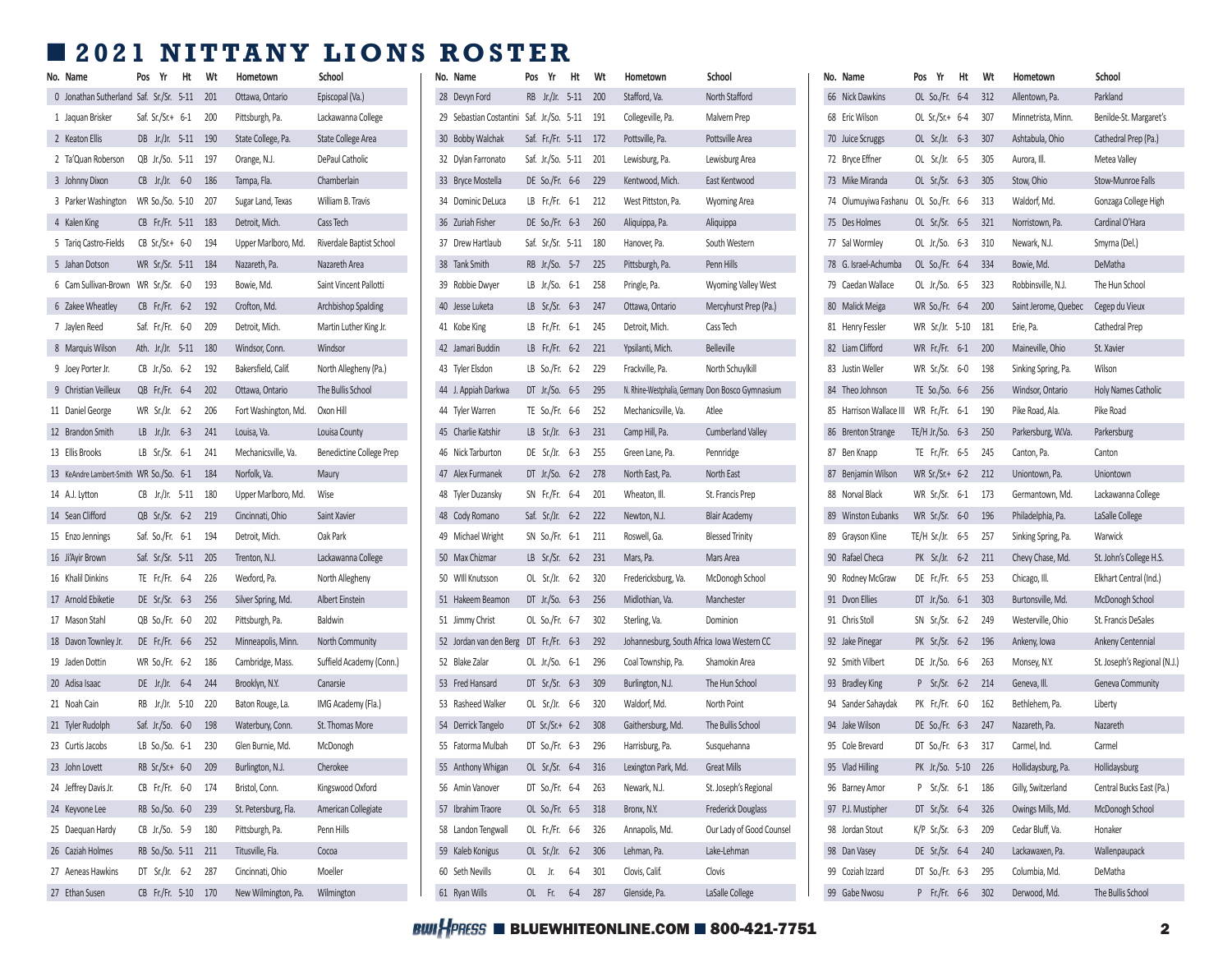# **INDIANA DEPTH CHART**

#### OFFENSE

| LT                   | 70 Luke Haggard (Sr., 6-7, 305)          | 52 Joshua Sales Jr. (Fr., 6-6, 319)   |                                                            |                                  |
|----------------------|------------------------------------------|---------------------------------------|------------------------------------------------------------|----------------------------------|
| LG                   | 56 Mike Katic (R-So., 6-4, 312)          | 73 Tim Weaver (R-So., 6-6, 315)       |                                                            |                                  |
| C                    | 72 Dylan Powell (Sr., 6-3, 310)          | 50 Zach Carpenter (R-So., 6-5, 320)   | 79 Charlie O'Connor (R-Jr., 6-2, 303)                      |                                  |
| <b>RG</b>            | 76 Matthew Bedford (Jr., 6-6, 310)       | 71 Randy Holtz (R-Fr., 6-7, 340)      |                                                            |                                  |
| RT                   | 77 Caleb Jones (Sr., 6-8, 362)           | 66 Aidan Rafferty (R-Jr., 6-6, 298)   |                                                            |                                  |
| TE                   | 86 Peyton Hendershot (Sr., 6-4, 254)     | 89 Matt Bjorson (Sr., 6-3, 241)       | 88 AJ Barner (So., 6-6, 245)                               |                                  |
| <b>WR</b>            | 13 Miles Marshall (R-Jr., 6-4, 212)      | 1 Camron Buckley (Sr., 6-2, 198)      |                                                            |                                  |
| <b>WR</b>            | 18 Javon Swinton (So., 6-2, 187)         | 10 David Ellis (Jr., 6-1, 214)        |                                                            |                                  |
| <b>WR</b>            | 3 Ty Fryfogle (Sr., 6-2, 205)            | 2 Jacolby Hewitt (R-Jr., 6-1, 198)    |                                                            |                                  |
| QB                   | 9 Michael Penix Jr. (R-Jr., 6-3, 218)    | 14 Jack Tuttle (R-Jr., 6-4, 212)      |                                                            |                                  |
| $\mathsf{RB}$        | 5 Stephen Carr (Sr., 6-1, 215)           | 20 Tim Baldwin Jr. (So., 6-0, 211)    | 10 David Ellis (Jr., 6-1, 214)                             |                                  |
|                      |                                          |                                       |                                                            |                                  |
| <b>DEFENSE</b>       |                                          |                                       |                                                            |                                  |
| DE                   | 10 Ryder Anderson (Sr., 6-6, 266)        | 41 Beau Robbins (R-So., 6-5, 260)     |                                                            |                                  |
| DT                   | 94 Demarcus Elliott (Sr., 6-3, 307)      | 50 Sio Nofoagatoto'a (Jr., 6-3, 315)  |                                                            |                                  |
| DT                   | 99 Weston Kramer (Sr., 6-2, 290)         | 55 C.J. Person (R-So., 6-3, 292)      |                                                            |                                  |
| <b>BULL</b>          | 92 Alfred Bryant (Sr., 6-2, 250)         | 13 Jaren Handy (Jr., 6-6, 255)        | 87 Michael Ziemba (Sr., 6-3, 260)                          | 42 D.K. Bonhomme (Jr., 6-3, 235) |
| LB                   | 47 Micah McFadden (Sr., 6-2, 232)        | 8 James Miller (R-Jr., 6-2, 223)      | 44 Thomas Allen (Sr., 6-3, 240)                            |                                  |
| LB                   | 4 Cam Jones (Sr., 6-3, 224)              | 46 Aaron Casey (R-Jr., 6-2, 228)      |                                                            |                                  |
| <b>HUSKY</b>         | 9 Marcelino McCrary-Ball (Sr., 6-0, 214) | 31 Bryant Fitzgerald (Sr., 6-0, 208)  |                                                            |                                  |
| ${\sf CB}$           | 2 Reese Taylor (Sr., 5-11, 185)          | 23 Jaylin Williams (Sr., 6-0, 182)    |                                                            |                                  |
| S                    | 1 Devon Matthews (Sr., 6-2, 205)         | 19 Josh Sanguinetti (R-So., 6-1, 185) |                                                            |                                  |
| S                    | 0 Raheem Layne (Sr., 6-1, 200)           | 5 Juwan Burgess (Sr., 6-1, 199)       | 17 Jonathan Haynes (Sr., 5-11, 205)                        |                                  |
| CB                   | 3 Tiawan Mullen (Jr., 5-10, 180)         | 21 Noah Pierre (R-Jr., 5-11, 182)     |                                                            |                                  |
| <b>SPECIAL TEAMS</b> |                                          |                                       |                                                            |                                  |
| PK (FG)              | 93 Charles Campbell (R-Jr., 5-9, 175)    | 80 Chris Freeman (R-Fr., 6-2, 190)    | Н<br>92 Chase Wyatt (R-So., 5-11, 196)                     | 90 Jared Smolar (Sr., 5-11, 221) |
| PK (KO)              | 90 Jared Smolar (Sr., 5-11, 221)         | 80 Chris Freeman (R-Fr., 6-2, 190)    | $\mathsf{KR}\xspace$<br>2 Jacolby Hewitt (R-Jr., 6-1, 198) | 10 David Ellis (Jr., 6-1, 214)   |
| P                    | 94 James Evans (Fr., 6-1, 222)           | 92 Chase Wyatt (R-So., 5-11, 196)     | <b>PR</b><br>2 Reese Taylor (Sr., 5-11, 185)               | 3 Ty Fryfogle (Sr., 6-2, 205)    |
| LS                   | 95 Sean Wracher (Jr., 6-4, 200)          | 97 Jake Wellmann (R-Fr., 6-1, 225)    |                                                            |                                  |